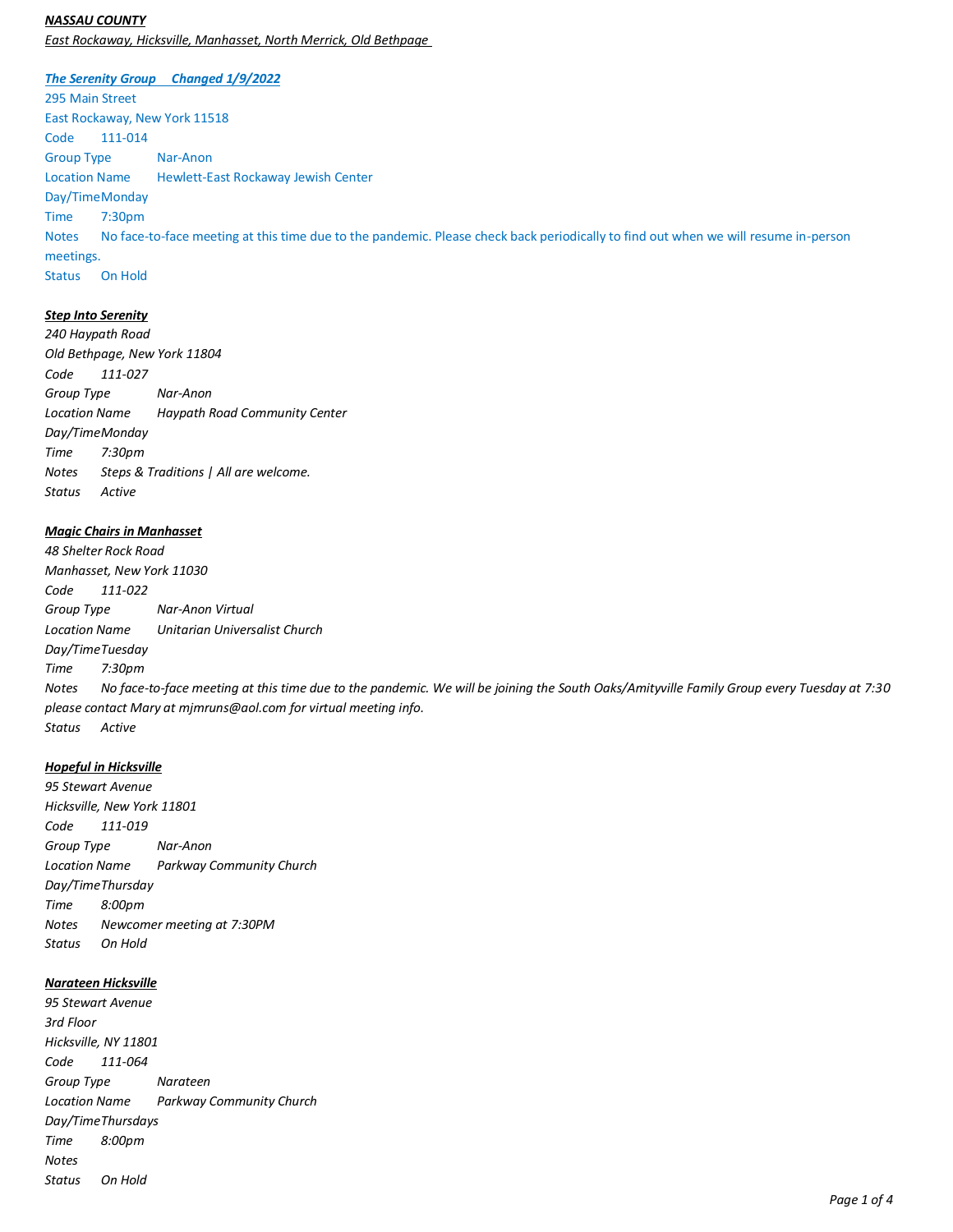#### *Saturday Morning Courage to Change Changed 7-17-21*

*720 Merrick Avenue North Merrick, New York 11566 Code 111-076 Group Type Nar-Anon Virtual Location Name Roman Catholic Church of the Sacred Heart Day/TimeSaturday Time 9:30-11:30am Notes No face-to-face meeting at this time due to the pandemic. Please contact Jennifer jmilonetock@gmail.com for virtual meeting info. Status Active*

# *SUFFOLK COUNTY*

*Amityville, Bellport, Deer Park, Greenlawn, Hampton Bays, Hauppauge, Setauket ,Sayville, Smithtown*

#### *New Hope*

*497 Pulaski Road Greenlawn, New York 11740 Code 111-016 Group Type Nar-Anon Location Name First Presbyterian Church Day/TimeMonday Time 7:30pm Notes 1st and 3rd Monday - Beginners + Topic | 2nd Monday - Topic | 4th Monday Step Status Active*

### *Miracles On Mondays*

*185 South Country Road Bellport, NY 11713 Code 111-072 Group Type Nar-Anon Location Name Bellport United Methodist Church Day/TimeMonday Time 7:30-9:00pm Notes Status On Hold*

#### *Amityville NFG*

*400 Sunrise Hwy Amityville, New York 11701 Code 111-040 Group Type Nar-Anon Location Name South Oaks Hospital Day/TimeTuesday Time 7:30pm Notes We meet in Auditorium - Front Room. 7:15PM Beginner, 7:30PM Regular Mtg. | 1st Tuesday, Step Mtg. | 2nd, 3rd, & 5th Tuesday, Topic Mtg. | 4th Tuesday, Speaker, Open | BEGINNERS ARE WELCOME AT ALL MEETINGS. Status On Hold*

## *Amityville NFG NARATEEN - NO WSO GROUP CODDE*

*400 Sunrise Hwy Amityville, New York 11701 Status On Hold*